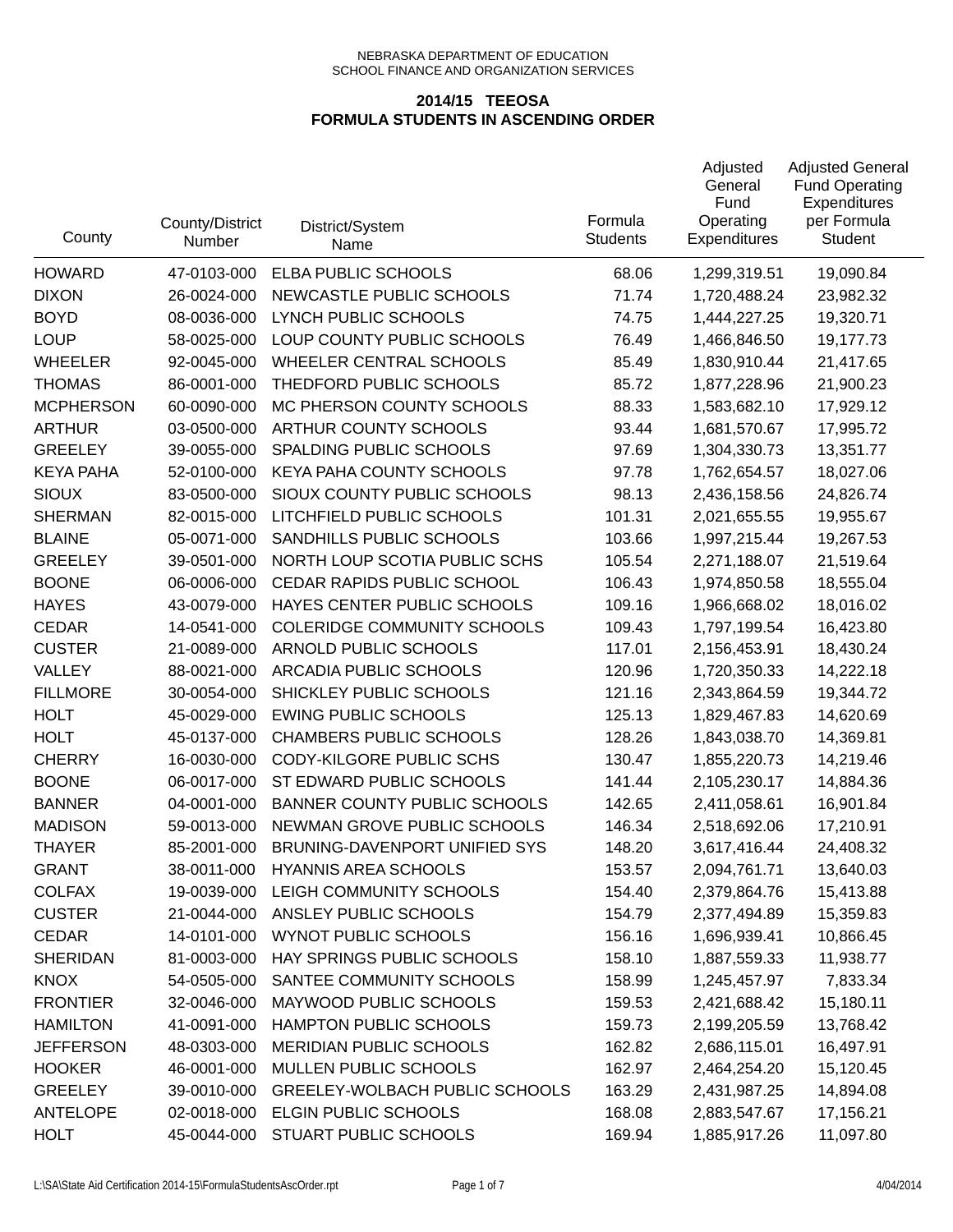| County              | County/District<br>Number | District/System<br>Name               | Formula<br><b>Students</b> | Adjusted<br>General<br>Fund<br>Operating<br><b>Expenditures</b> | <b>Adjusted General</b><br><b>Fund Operating</b><br>Expenditures<br>per Formula<br>Student |
|---------------------|---------------------------|---------------------------------------|----------------------------|-----------------------------------------------------------------|--------------------------------------------------------------------------------------------|
| <b>PAWNEE</b>       | 67-0069-000               | LEWISTON CONSOLIDATED SCHOOLS         | 170.19                     | 2,260,239.83                                                    | 13,280.59                                                                                  |
| <b>DEUEL</b>        | 25-0095-000               | SOUTH PLATTE PUBLIC SCHOOLS           | 171.91                     | 2,720,420.04                                                    | 15,824.56                                                                                  |
| <b>SALINE</b>       | 76-0044-000               | DORCHESTER PUBLIC SCHOOLS             | 174.72                     | 2,316,883.77                                                    | 13,260.75                                                                                  |
| <b>CUSTER</b>       | 21-0084-000               | SARGENT PUBLIC SCHOOLS                | 175.20                     | 2,166,805.56                                                    | 12,367.94                                                                                  |
| <b>FILLMORE</b>     | 30-0001-000               | EXETER-MILLIGAN PUBLIC SCHOOLS        | 179.07                     | 3,430,595.19                                                    | 19,158.23                                                                                  |
| <b>COLFAX</b>       | 19-0058-000               | <b>CLARKSON PUBLIC SCHOOLS</b>        | 183.30                     | 2,406,845.73                                                    | 13,130.85                                                                                  |
| <b>LOGAN</b>        | 57-0501-000               | STAPLETON PUBLIC SCHOOLS              | 184.88                     | 2,160,700.35                                                    | 11,686.99                                                                                  |
| <b>LINCOLN</b>      | 56-0565-000               | <b>WALLACE PUBLIC SCH DIST 65 R</b>   | 184.92                     | 2,518,435.01                                                    | 13,618.90                                                                                  |
| <b>KNOX</b>         | 54-0501-000               | NIOBRARA PUBLIC SCHOOLS               | 185.02                     | 2,176,262.92                                                    | 11,762.60                                                                                  |
| <b>PHELPS</b>       | 69-0055-000               | LOOMIS PUBLIC SCHOOLS                 | 185.16                     | 2,806,430.81                                                    | 15,156.90                                                                                  |
| <b>HAMILTON</b>     | 41-0002-000               | <b>GILTNER PUBLIC SCHOOLS</b>         | 187.20                     | 2,317,019.95                                                    | 12,377.07                                                                                  |
| <b>ROCK</b>         | 75-0100-000               | ROCK COUNTY PUBLIC SCHOOLS            | 191.27                     | 2,808,199.42                                                    | 14,681.59                                                                                  |
| <b>CHEYENNE</b>     | 17-0009-000               | POTTER-DIX PUBLIC SCHOOLS             | 191.73                     | 2,664,226.86                                                    | 13,895.64                                                                                  |
| <b>DAWSON</b>       | 24-0101-000               | SUMNER-EDDYVILLE-MILLER SCHS          | 192.25                     | 2,324,791.50                                                    | 12,092.42                                                                                  |
| <b>CUSTER</b>       | 21-0180-000               | CALLAWAY PUBLIC SCHOOLS               | 192.82                     | 2,329,256.57                                                    | 12,080.00                                                                                  |
| <b>FRONTIER</b>     | 32-0125-000               | MEDICINE VALLEY PUBLIC SCHOOLS        | 194.32                     | 2,733,317.99                                                    | 14,066.11                                                                                  |
| <b>WAYNE</b>        | 90-0595-000               | WINSIDE PUBLIC SCHOOLS                | 194.48                     | 2,504,124.79                                                    | 12,875.68                                                                                  |
| <b>FRONTIER</b>     | 32-0095-000               | EUSTIS-FARNAM PUBLIC SCHOOLS          | 195.95                     | 2,661,886.80                                                    | 13,584.58                                                                                  |
| <b>CHASE</b>        | 15-0536-000               | WAUNETA-PALISADE PUBLIC SCHS          | 197.29                     | 2,766,612.18                                                    | 14,023.33                                                                                  |
| <b>JOHNSON</b>      | 49-0033-000               | STERLING PUBLIC SCHOOLS               | 203.53                     | 2,024,292.93                                                    | 9,946.06                                                                                   |
| <b>KEARNEY</b>      | 50-0001-000               | WILCOX-HILDRETH PUBLIC SCHOOLS        | 204.65                     | 3,494,381.50                                                    | 17,075.08                                                                                  |
| <b>PIERCE</b>       | 70-0542-000               | OSMOND COMMUNITY SCHOOLS              | 204.69                     | 2,578,479.47                                                    | 12,597.23                                                                                  |
| <b>SAUNDERS</b>     | 78-0107-000               | CEDAR BLUFFS PUBLIC SCHOOLS           | 205.65                     | 2,556,601.04                                                    | 12,431.94                                                                                  |
| <b>DIXON</b>        | 26-0070-000               | ALLEN CONSOLIDATED SCHOOLS            | 205.90                     | 2,312,134.18                                                    | 11,229.67                                                                                  |
| <b>LINCOLN</b>      | 56-0006-000               | <b>BRADY PUBLIC SCHOOLS</b>           | 208.30                     | 2,206,394.11                                                    | 10,592.54                                                                                  |
| <b>ADAMS</b>        | 01-0123-000               | SILVER LAKE PUBLIC SCHOOLS            | 209.07                     | 3,339,546.76                                                    | 15,973.38                                                                                  |
| <b>BURT</b>         | 11-0020-000               | LYONS-DECATUR NORTHEAST SCHS          | 213.53                     | 3,188,563.11                                                    | 14,932.56                                                                                  |
| <b>SCOTTS BLUFF</b> | 79-0002-000               | MINATARE PUBLIC SCHOOLS               | 213.96                     | 2,216,276.23                                                    | 10,358.28                                                                                  |
| <b>KNOX</b>         | 54-0576-000               | <b>WAUSA PUBLIC SCHOOLS</b>           | 214.68                     | 2,287,659.24                                                    | 10,656.15                                                                                  |
| <b>DODGE</b>        | 27-0062-000               | <b>SCRIBNER-SNYDER COMMUNITY SCHS</b> | 215.03                     | 2,779,095.99                                                    | 12,924.44                                                                                  |
| <b>DAWES</b>        | 23-0071-000               | <b>CRAWFORD PUBLIC SCHOOLS</b>        | 216.01                     | 2,714,138.93                                                    | 12,564.84                                                                                  |
| <b>CHEYENNE</b>     | 17-0003-000               | LEYTON PUBLIC SCHOOLS                 | 216.23                     | 3,269,463.69                                                    | 15,120.31                                                                                  |
| <b>GARDEN</b>       | 35-0001-000               | <b>GARDEN COUNTY SCHOOLS</b>          | 219.78                     | 3,259,394.63                                                    | 14,830.30                                                                                  |
| <b>GOSPER</b>       | 37-0030-000               | ELWOOD PUBLIC SCHOOLS                 | 220.81                     | 2,816,643.14                                                    | 12,755.79                                                                                  |
| <b>ADAMS</b>        | 01-0003-000               | <b>KENESAW PUBLIC SCHOOLS</b>         | 222.21                     | 2,623,450.09                                                    | 11,806.05                                                                                  |
| <b>THAYER</b>       | 85-0060-000               | DESHLER PUBLIC SCHOOLS                | 223.57                     | 3,009,564.71                                                    | 13,461.40                                                                                  |
| <b>KEITH</b>        | 51-0006-000               | PAXTON CONSOLIDATED SCHOOLS           | 224.22                     | 2,623,493.76                                                    | 11,700.49                                                                                  |
| <b>COLFAX</b>       | 19-0070-000               | HOWELLS-DODGE CONSOLIDATED SCH        | 225.13                     | 2,999,987.28                                                    | 13,325.52                                                                                  |
| <b>BOYD</b>         | 08-0050-000               | WEST BOYD SCHOOL DISTRICT             | 225.65                     | 2,821,102.54                                                    | 12,502.21                                                                                  |
| <b>LINCOLN</b>      | 56-0007-000               | MAXWELL PUBLIC SCHOOLS                | 225.72                     | 2,894,532.15                                                    | 12,823.28                                                                                  |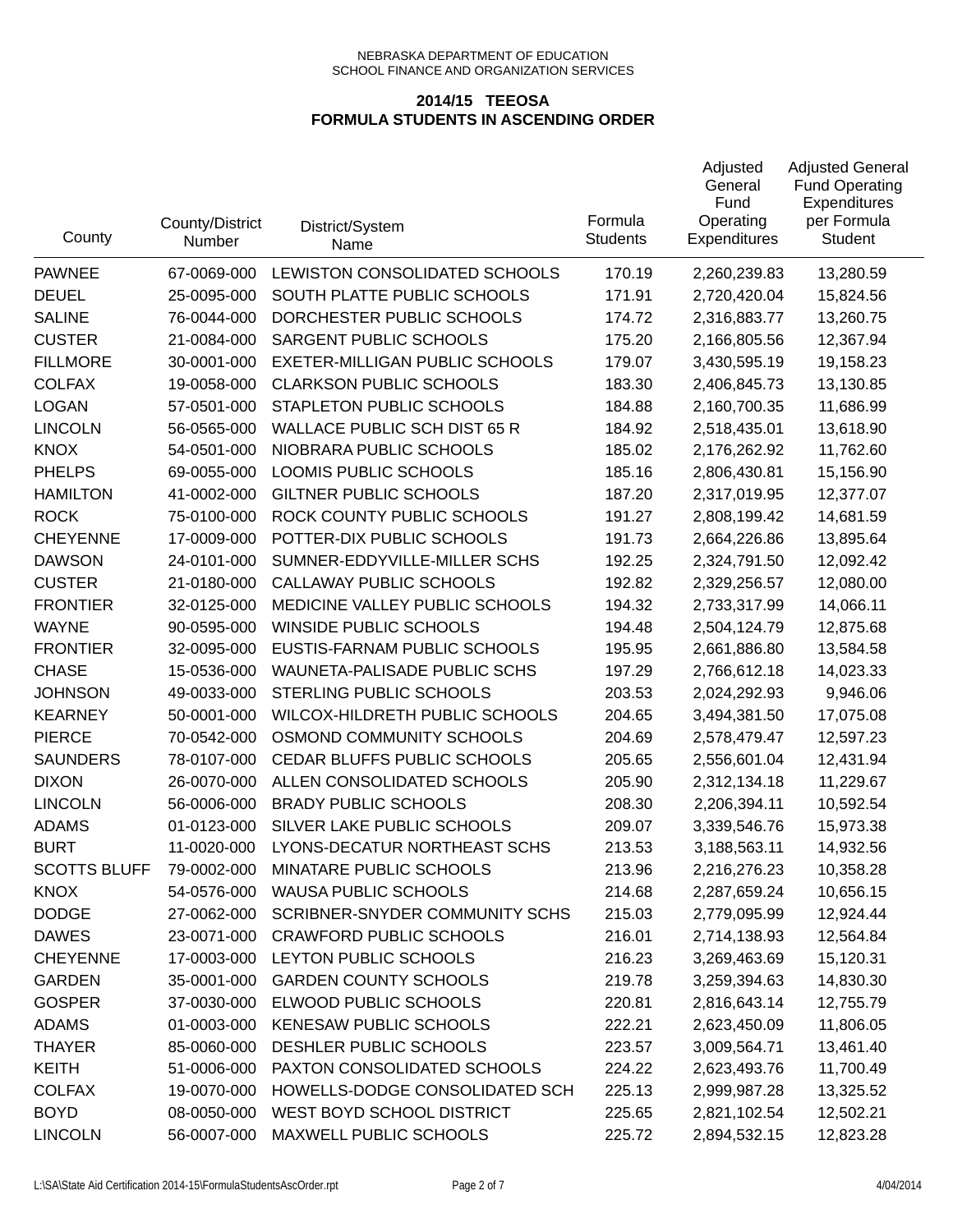| County            | County/District<br>Number | District/System<br>Name               | Formula<br><b>Students</b> | Adjusted<br>General<br>Fund<br>Operating<br><b>Expenditures</b> | <b>Adjusted General</b><br><b>Fund Operating</b><br>Expenditures<br>per Formula<br>Student |
|-------------------|---------------------------|---------------------------------------|----------------------------|-----------------------------------------------------------------|--------------------------------------------------------------------------------------------|
| <b>CUSTER</b>     | 21-0015-000               | ANSELMO-MERNA PUBLIC SCHOOLS          | 227.27                     | 2,694,705.36                                                    | 11,856.76                                                                                  |
| <b>WEBSTER</b>    | 91-0002-000               | RED CLOUD COMMUNITY SCHOOLS           | 227.36                     | 2,850,395.75                                                    | 12,537.09                                                                                  |
| <b>POLK</b>       | 72-0075-000               | HIGH PLAINS COMMUNITY SCHOOLS         | 231.93                     | 3,765,328.50                                                    | 16,234.98                                                                                  |
| <b>GAGE</b>       | 34-0100-000               | DILLER-ODELL PUBLIC SCHOOLS           | 232.97                     | 3,199,389.46                                                    | 13,733.23                                                                                  |
| <b>CEDAR</b>      | 14-0045-000               | RANDOLPH PUBLIC SCHOOLS               | 233.41                     | 2,980,444.15                                                    | 12,769.07                                                                                  |
| <b>BUFFALO</b>    | 10-0105-000               | PLEASANTON PUBLIC SCHOOLS             | 236.50                     | 2,353,324.56                                                    | 9,950.78                                                                                   |
| <b>KNOX</b>       | 54-0586-000               | BLOOMFIELD COMMUNITY SCHOOLS          | 236.97                     | 2,614,267.33                                                    | 11,032.11                                                                                  |
| <b>SALINE</b>     | 76-0068-000               | FRIEND PUBLIC SCHOOLS                 | 238.66                     | 3,404,688.13                                                    | 14,265.98                                                                                  |
| <b>CUMING</b>     | 20-0020-000               | BANCROFT-ROSALIE COMM SCHOOLS         | 240.35                     | 2,614,412.81                                                    | 10,877.66                                                                                  |
| <b>DIXON</b>      | 26-0561-000               | EMERSON-HUBBARD PUBLIC SCHOOLS        | 241.97                     | 3,152,676.25                                                    | 13,029.40                                                                                  |
| <b>PLATTE</b>     | 71-0067-000               | HUMPHREY PUBLIC SCHOOLS               | 243.20                     | 2,761,047.35                                                    | 11,353.03                                                                                  |
| <b>POLK</b>       | 72-0019-000               | OSCEOLA PUBLIC SCHOOLS                | 243.31                     | 2,994,431.31                                                    | 12,306.90                                                                                  |
| <b>MERRICK</b>    | 61-0049-000               | PALMER PUBLIC SCHOOLS                 | 249.48                     | 2,576,667.17                                                    | 10,328.21                                                                                  |
| <b>DEUEL</b>      | 25-0025-000               | <b>CREEK VALLEY SCHOOLS</b>           | 250.00                     | 3,660,205.36                                                    | 14,640.59                                                                                  |
| <b>SAUNDERS</b>   | 78-0072-000               | <b>MEAD PUBLIC SCHOOLS</b>            | 250.15                     | 2,811,985.11                                                    | 11,241.22                                                                                  |
| <b>PHELPS</b>     | 69-0054-000               | BERTRAND PUBLIC SCHOOLS               | 254.49                     | 3,175,150.92                                                    | 12,476.42                                                                                  |
| <b>CEDAR</b>      | 14-0008-000               | HARTINGTON PUBLIC SCHOOLS             | 255.95                     | 3,624,291.04                                                    | 14,160.39                                                                                  |
| <b>KEARNEY</b>    | 50-0501-000               | AXTELL COMMUNITY SCHOOLS              | 263.15                     | 2,788,513.52                                                    | 10,596.86                                                                                  |
| <b>YORK</b>       | 93-0083-000               | MC COOL JUNCTION PUBLIC SCHS          | 264.12                     | 2,761,911.74                                                    | 10,456.95                                                                                  |
| <b>HITCHCOCK</b>  | 44-0070-000               | HITCHCOCK CO SCH SYSTEM               | 274.00                     | 2,983,771.01                                                    | 10,889.87                                                                                  |
| <b>PAWNEE</b>     | 67-0001-000               | PAWNEE CITY PUBLIC SCHOOLS            | 274.30                     | 2,929,404.01                                                    | 10,679.66                                                                                  |
| <b>HARLAN</b>     | 42-0002-000               | ALMA PUBLIC SCHOOLS                   | 276.52                     | 3,202,549.28                                                    | 11,581.64                                                                                  |
| <b>BUFFALO</b>    | 10-0019-000               | SHELTON PUBLIC SCHOOLS                | 284.41                     | 3,401,664.19                                                    | 11,960.44                                                                                  |
| <b>MADISON</b>    | 59-0080-000               | ELKHORN VALLEY SCHOOLS                | 287.04                     | 3,668,880.91                                                    | 12,781.76                                                                                  |
| <b>RED WILLOW</b> | 73-0179-000               | SOUTHWEST PUBLIC SCHOOLS              | 287.98                     | 4,309,667.62                                                    | 14,965.14                                                                                  |
| <b>NEMAHA</b>     | 64-0023-000               | JOHNSON-BROCK PUBLIC SCHOOLS          | 289.42                     | 2,751,768.55                                                    | 9,508.04                                                                                   |
| <b>FURNAS</b>     | 33-0018-000               | ARAPAHOE PUBLIC SCHOOLS               | 292.19                     | 3,000,231.27                                                    | 10,267.95                                                                                  |
| CLAY              | 18-0011-000               | <b>HARVARD PUBLIC SCHOOLS</b>         | 293.32                     | 2,755,830.49                                                    | 9,395.31                                                                                   |
| <b>YORK</b>       | 93-0096-000               | HEARTLAND COMMUNITY SCHOOLS           | 293.96                     | 3,723,624.82                                                    | 12,667.11                                                                                  |
| <b>DAWSON</b>     | 24-0004-000               | <b>OVERTON PUBLIC SCHOOLS</b>         | 297.36                     | 2,834,219.08                                                    | 9,531.34                                                                                   |
| <b>NANCE</b>      | 63-0001-000               | FULLERTON PUBLIC SCHOOLS              | 299.33                     | 3,558,960.76                                                    | 11,889.60                                                                                  |
| <b>WEBSTER</b>    | 91-0074-000               | BLUE HILL PUBLIC SCHOOLS              | 300.30                     | 3,568,455.96                                                    | 11,882.95                                                                                  |
| <b>FRANKLIN</b>   | 31-0506-000               | <b>FRANKLIN PUBLIC SCHOOLS</b>        | 300.99                     | 3,497,827.10                                                    | 11,621.11                                                                                  |
| <b>PIERCE</b>     | 70-0005-000               | PLAINVIEW PUBLIC SCHOOLS              | 305.70                     | 3,935,201.92                                                    | 12,872.55                                                                                  |
| <b>BUFFALO</b>    | 10-0009-000               | ELM CREEK PUBLIC SCHOOLS              | 306.44                     | 3,332,991.70                                                    | 10,876.58                                                                                  |
| <b>SHERMAN</b>    | 82-0001-000               | LOUP CITY PUBLIC SCHOOLS              | 312.20                     | 3,184,432.56                                                    | 10,200.03                                                                                  |
| <b>CEDAR</b>      | 14-0054-000               | LAUREL-CONCORD PUBLIC SCHOOLS         | 312.82                     | 3,992,201.61                                                    | 12,761.90                                                                                  |
| <b>BUTLER</b>     | 12-0502-000               | EAST BUTLER PUBLIC SCHOOLS            | 314.60                     | 4,053,751.99                                                    | 12,885.44                                                                                  |
| <b>KNOX</b>       | 54-0013-000               | <b>CREIGHTON COMMUNITY PUBLIC SCH</b> | 322.21                     | 3,464,050.71                                                    | 10,750.74                                                                                  |
| <b>BUFFALO</b>    | 10-0119-000               | AMHERST PUBLIC SCHOOLS                | 323.44                     | 2,569,856.57                                                    | 7,945.39                                                                                   |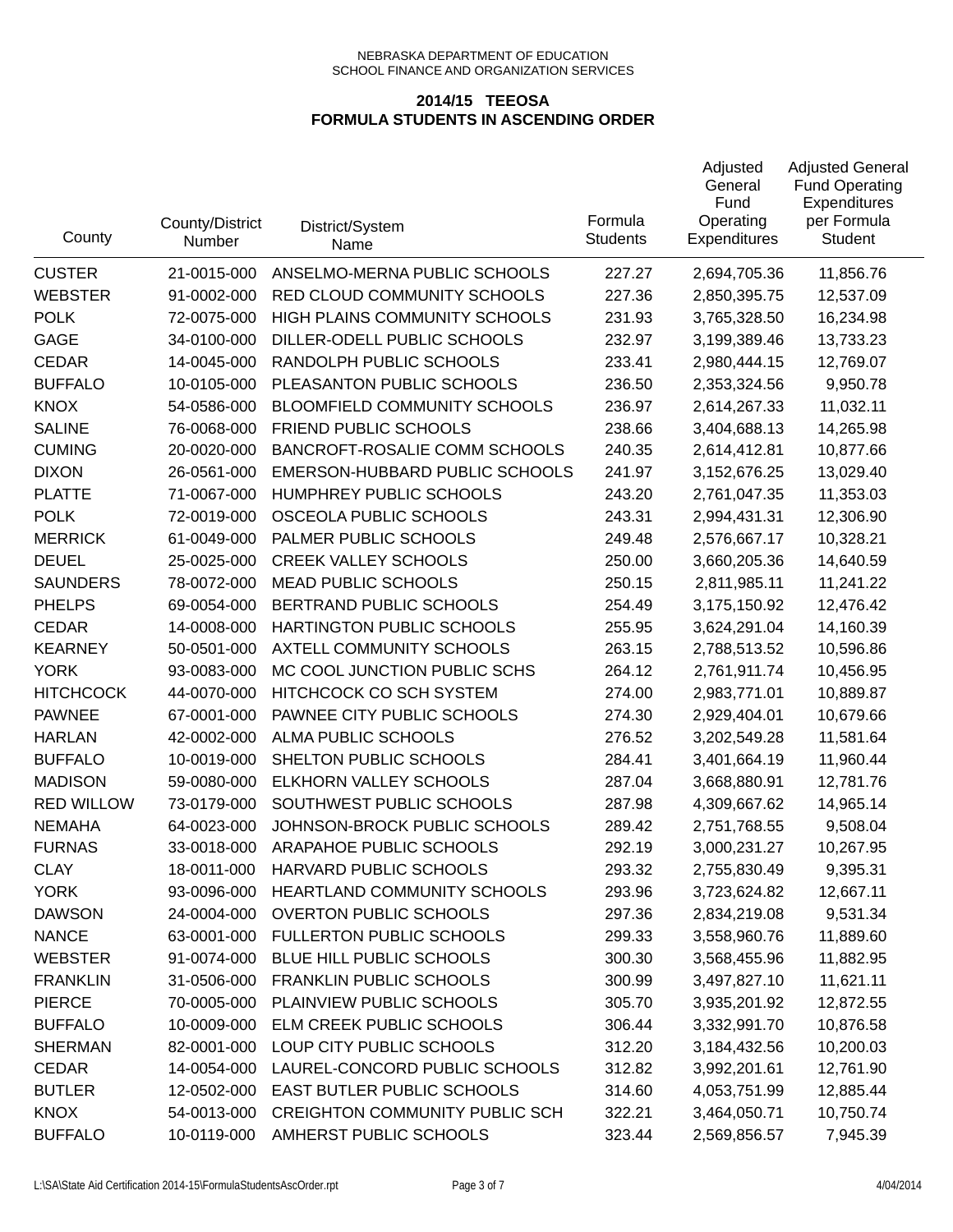| County              | County/District<br>Number | District/System<br>Name               | Formula<br><b>Students</b> | Adjusted<br>General<br>Fund<br>Operating<br><b>Expenditures</b> | <b>Adjusted General</b><br><b>Fund Operating</b><br>Expenditures<br>per Formula<br>Student |
|---------------------|---------------------------|---------------------------------------|----------------------------|-----------------------------------------------------------------|--------------------------------------------------------------------------------------------|
| <b>GARFIELD</b>     | 36-0100-000               | <b>BURWELL PUBLIC SCHOOLS</b>         | 324.51                     | 3,546,625.27                                                    | 10,929.29                                                                                  |
| <b>KNOX</b>         | 54-0096-000               | <b>CROFTON COMMUNITY SCHOOLS</b>      | 327.15                     | 3,738,210.68                                                    | 11,426.64                                                                                  |
| <b>FURNAS</b>       | 33-0021-000               | <b>CAMBRIDGE PUBLIC SCHOOLS</b>       | 329.04                     | 3,783,751.68                                                    | 11,499.25                                                                                  |
| <b>THURSTON</b>     | 87-0001-000               | PENDER PUBLIC SCHOOLS                 | 329.55                     | 3,616,295.92                                                    | 10,973.39                                                                                  |
| CASS                | 13-0022-000               | WEEPING WATER PUBLIC SCHOOLS          | 336.51                     | 3,923,179.56                                                    | 11,658.31                                                                                  |
| <b>THURSTON</b>     | 87-0013-000               | <b>WALTHILL PUBLIC SCHOOLS</b>        | 340.44                     | 3,260,328.11                                                    | 9,576.86                                                                                   |
| <b>LINCOLN</b>      | 56-0055-000               | SUTHERLAND PUBLIC SCHOOLS             | 340.60                     | 3,664,906.80                                                    | 10,760.05                                                                                  |
| <b>HOLT</b>         | 45-0239-000               | WEST HOLT PUBLIC SCHOOLS              | 349.12                     | 4,499,870.06                                                    | 12,889.25                                                                                  |
| <b>SCOTTS BLUFF</b> | 79-0011-000               | MORRILL PUBLIC SCHOOLS                | 349.33                     | 4,115,415.46                                                    | 11,780.97                                                                                  |
| <b>RICHARDSON</b>   | 74-0070-000               | HUMBOLDT TABLE ROCK STEINAUER         | 355.38                     | 5,616,201.34                                                    | 15,803.25                                                                                  |
| <b>POLK</b>         | 72-0015-000               | <b>CROSS COUNTY COMMUNITY SCHOOLS</b> | 355.75                     | 4,067,285.95                                                    | 11,432.93                                                                                  |
| <b>DUNDY</b>        | 29-0117-000               | DUNDY CO STRATTON PUBLIC SCHS         | 357.58                     | 4,469,235.60                                                    | 12,498.73                                                                                  |
| <b>BOX BUTTE</b>    | 07-0010-000               | HEMINGFORD PUBLIC SCHOOLS             | 361.45                     | 4,534,174.12                                                    | 12,544.50                                                                                  |
| <b>POLK</b>         | 72-0032-000               | SHELBY - RISING CITY PUBLIC SC        | 364.47                     | 5,220,356.17                                                    | 14,323.01                                                                                  |
| <b>GAGE</b>         | 34-0001-000               | SOUTHERN SCHOOL DIST 1                | 365.55                     | 4,462,388.25                                                    | 12,207.32                                                                                  |
| <b>PERKINS</b>      | 68-0020-000               | PERKINS COUNTY SCHOOLS                | 370.37                     | 5,311,810.12                                                    | 14,341.84                                                                                  |
| <b>ANTELOPE</b>     | 02-0009-000               | NELIGH-OAKDALE SCHOOLS                | 371.63                     | 3,991,463.19                                                    | 10,740.54                                                                                  |
| <b>JEFFERSON</b>    | 48-0300-000               | TRI COUNTY PUBLIC SCHOOLS             | 372.39                     | 4,560,578.68                                                    | 12,246.71                                                                                  |
| <b>THAYER</b>       | 85-0070-000               | THAYER CENTRAL COMMUNITY SCHS         | 372.41                     | 5,021,733.48                                                    | 13,484.58                                                                                  |
| <b>MADISON</b>      | 59-0005-000               | BATTLE CREEK PUBLIC SCHOOLS           | 378.50                     | 4,321,189.46                                                    | 11,416.73                                                                                  |
| <b>GAGE</b>         | 34-0034-000               | FREEMAN PUBLIC SCHOOLS                | 382.17                     | 3,558,491.05                                                    | 9,311.22                                                                                   |
| CASS                | 13-0097-000               | ELMWOOD-MURDOCK PUBLIC SCHOOLS        | 385.14                     | 4,086,719.29                                                    | 10,610.88                                                                                  |
| <b>THURSTON</b>     | 87-0016-000               | UMO N HO N NATION PUBLIC SCHS         | 386.68                     | 2,578,597.89                                                    | 6,668.57                                                                                   |
| <b>CLAY</b>         | 18-0002-000               | <b>SUTTON PUBLIC SCHOOLS</b>          | 389.40                     | 4,039,538.63                                                    | 10,373.82                                                                                  |
| <b>DAKOTA</b>       | 22-0031-000               | HOMER COMMUNITY SCHOOLS               | 408.02                     | 4,177,130.81                                                    | 10,237.46                                                                                  |
| <b>WAYNE</b>        | 90-0560-000               | <b>WAKEFIELD PUBLIC SCHOOLS</b>       | 408.04                     | 4,073,128.29                                                    | 9,982.29                                                                                   |
| <b>BURT</b>         | 11-0014-000               | OAKLAND CRAIG PUBLIC SCHOOLS          | 422.92                     | 4,130,097.61                                                    | 9,765.71                                                                                   |
| OTOE                | 66-0501-000               | PALMYRA DISTRICT OR 1                 | 424.33                     | 4,061,962.17                                                    | 9,572.62                                                                                   |
| <b>SEWARD</b>       | 80-0567-000               | CENTENNIAL PUBLIC SCHOOLS             | 425.97                     | 5,645,723.90                                                    | 13,253.94                                                                                  |
| <b>MORRILL</b>      | 62-0021-000               | <b>BAYARD PUBLIC SCHOOLS</b>          | 429.43                     | 4,353,572.23                                                    | 10,138.04                                                                                  |
| <b>BUFFALO</b>      | 10-0069-000               | RAVENNA PUBLIC SCHOOLS                | 429.55                     | 4,620,679.44                                                    | 10,757.05                                                                                  |
| <b>FURNAS</b>       | 33-0540-000               | SOUTHERN VALLEY SCHOOLS               | 435.62                     | 5,360,921.17                                                    | 12,306.52                                                                                  |
| <b>DIXON</b>        | 26-0001-000               | PONCA PUBLIC SCHOOLS                  | 439.56                     | 4,466,385.32                                                    | 10,161.12                                                                                  |
| <b>SAUNDERS</b>     | 78-0009-000               | YUTAN PUBLIC SCHOOLS                  | 441.01                     | 4,250,208.00                                                    | 9,637.41                                                                                   |
| <b>BROWN</b>        | 09-0010-000               | AINSWORTH COMMUNITY SCHOOLS           | 446.18                     | 5,476,439.20                                                    | 12,274.20                                                                                  |
| <b>STANTON</b>      | 84-0003-000               | STANTON COMMUNITY SCHOOLS             | 451.48                     | 4,044,891.97                                                    | 8,959.15                                                                                   |
| <b>NANCE</b>        | 63-0030-000               | TWIN RIVER PUBLIC SCHOOLS             | 451.85                     | 4,636,759.83                                                    | 10,261.64                                                                                  |
| <b>NUCKOLLS</b>     | 65-0011-000               | SUPERIOR PUBLIC SCHOOLS               | 457.06                     | 4,425,165.81                                                    | 9,681.80                                                                                   |
| <b>ANTELOPE</b>     | 02-2001-000               | NEBRASKA UNIFIED DISTRICT 1           | 465.99                     | 5,086,011.64                                                    | 10,914.31                                                                                  |
| <b>MORRILL</b>      | 62-0063-000               | BRIDGEPORT PUBLIC SCHOOLS             | 467.46                     | 6,136,428.66                                                    | 13,127.28                                                                                  |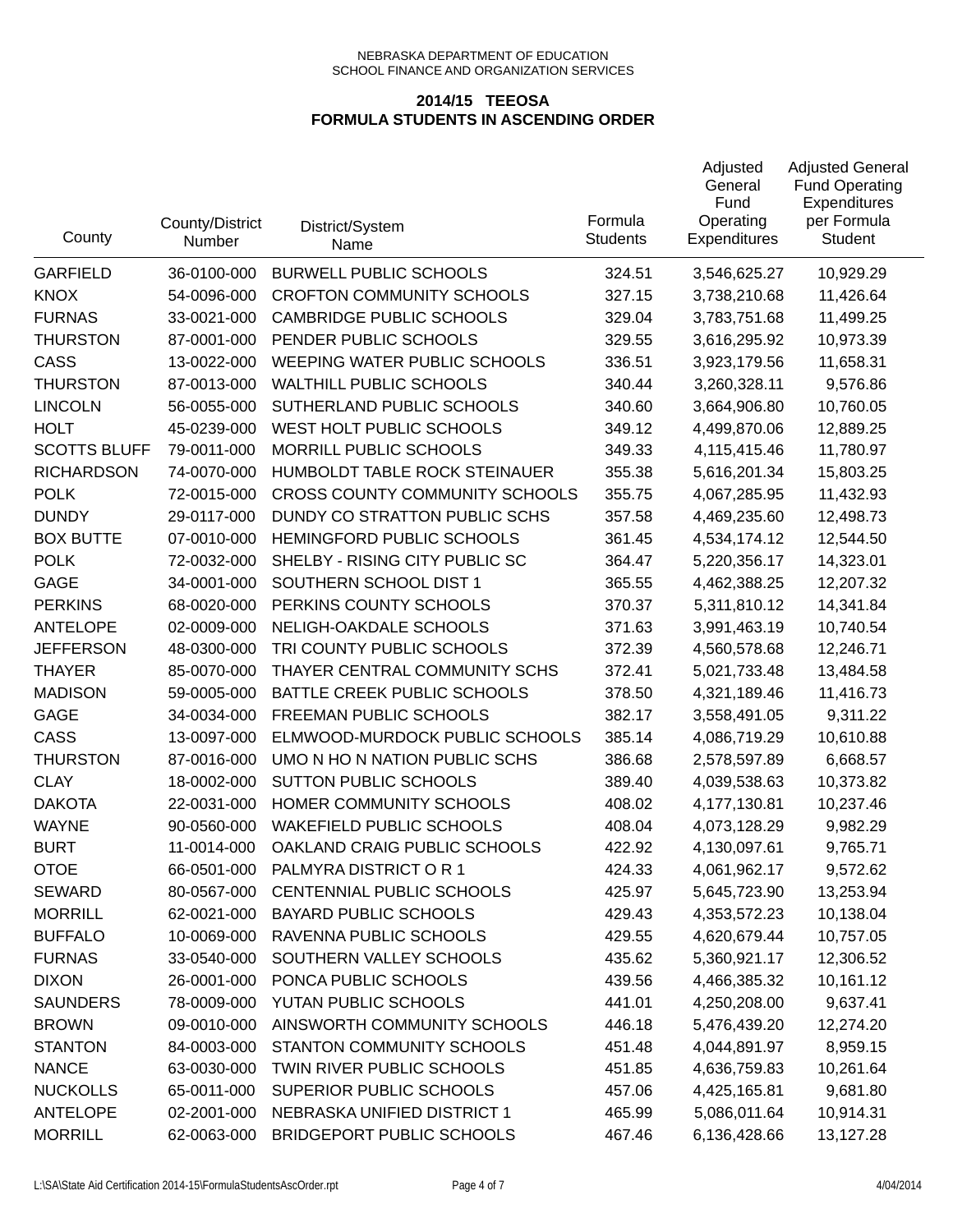| County              | County/District<br>Number | District/System<br>Name             | Formula<br><b>Students</b> | Adjusted<br>General<br>Fund<br>Operating<br><b>Expenditures</b> | <b>Adjusted General</b><br><b>Fund Operating</b><br>Expenditures<br>per Formula<br>Student |
|---------------------|---------------------------|-------------------------------------|----------------------------|-----------------------------------------------------------------|--------------------------------------------------------------------------------------------|
| <b>HALL</b>         | 40-0126-000               | DONIPHAN-TRUMBULL PUBLIC SCHS       | 467.71                     | 4,703,145.02                                                    | 10,055.68                                                                                  |
| <b>CUMING</b>       | 20-0030-000               | WISNER-PILGER PUBLIC SCHOOLS        | 469.97                     | 4,691,160.76                                                    | 9,981.84                                                                                   |
| <b>HOWARD</b>       | 47-0100-000               | CENTURA PUBLIC SCHOOLS              | 486.86                     | 4,627,732.36                                                    | 9,505.24                                                                                   |
| <b>KIMBALL</b>      | 53-0001-000               | KIMBALL PUBLIC SCHOOLS              | 501.87                     | 5,593,516.80                                                    | 11,145.28                                                                                  |
| <b>LANCASTER</b>    | 55-0148-000               | MALCOLM PUBLIC SCHOOLS              | 502.98                     | 4,722,847.05                                                    | 9,389.79                                                                                   |
| <b>MADISON</b>      | 59-0001-000               | <b>MADISON PUBLIC SCHOOLS</b>       | 510.35                     | 4,885,884.15                                                    | 9,573.61                                                                                   |
| <b>DODGE</b>        | 27-0594-000               | <b>LOGAN VIEW PUBLIC SCHOOLS</b>    | 515.20                     | 5,437,207.24                                                    | 10,553.65                                                                                  |
| <b>JOHNSON</b>      | 49-0050-000               | JOHNSON CO CENTRAL PUBLIC SCHS      | 520.18                     | 4,942,448.06                                                    | 9,501.44                                                                                   |
| <b>FILLMORE</b>     | 30-0025-000               | FILLMORE CENTRAL PUBLIC SCHS        | 522.43                     | 5,446,891.38                                                    | 10,426.13                                                                                  |
| <b>HALL</b>         | 40-0083-000               | WOOD RIVER RURAL SCHOOLS            | 524.51                     | 5,063,156.30                                                    | 9,653.12                                                                                   |
| VALLEY              | 88-0005-000               | ORD PUBLIC SCHOOLS                  | 541.86                     | 5,083,615.77                                                    | 9,381.73                                                                                   |
| <b>BOONE</b>        | 06-0001-000               | <b>BOONE CENTRAL SCHOOLS</b>        | 542.84                     | 7,590,317.41                                                    | 13,982.67                                                                                  |
| <b>BURT</b>         | 11-0001-000               | TEKAMAH-HERMAN COMMUNITY SCHS       | 547.80                     | 5,129,891.03                                                    | 9,364.53                                                                                   |
| <b>BUFFALO</b>      | 10-0002-000               | <b>GIBBON PUBLIC SCHOOLS</b>        | 547.82                     | 5,096,146.41                                                    | 9,302.61                                                                                   |
| <b>LINCOLN</b>      | 56-0037-000               | HERSHEY PUBLIC SCHOOLS              | 548.00                     | 5,304,997.72                                                    | 9,680.68                                                                                   |
| <b>DODGE</b>        | 27-0595-000               | NORTH BEND CENTRAL PUBLIC SCHS      | 549.73                     | 5,831,138.43                                                    | 10,607.22                                                                                  |
| CASS                | 13-0032-000               | LOUISVILLE PUBLIC SCHOOLS           | 553.91                     | 5,102,598.72                                                    | 9,212.03                                                                                   |
| <b>THURSTON</b>     | 87-0017-000               | <b>WINNEBAGO PUBLIC SCHOOLS</b>     | 555.14                     | 4,731,407.34                                                    | 8,522.91                                                                                   |
| <b>SALINE</b>       | 76-0082-000               | WILBER-CLATONIA PUBLIC SCHOOLS      | 555.71                     | 4,994,160.13                                                    | 8,986.99                                                                                   |
| <b>LANCASTER</b>    | 55-0161-000               | RAYMOND CENTRAL PUBLIC SCHOOLS      | 562.53                     | 5,488,093.77                                                    | 9,756.06                                                                                   |
| <b>WASHINGTON</b>   | 89-0024-000               | ARLINGTON PUBLIC SCHOOLS            | 563.03                     | 5,103,757.02                                                    | 9,064.86                                                                                   |
| <b>WASHINGTON</b>   | 89-0003-000               | FORT CALHOUN COMMUNITY SCHS         | 582.58                     | 5,355,690.59                                                    | 9,193.02                                                                                   |
| <b>CHASE</b>        | 15-0010-000               | <b>CHASE COUNTY SCHOOLS</b>         | 601.67                     | 5,914,579.38                                                    | 9,830.33                                                                                   |
| CASS                | 13-0056-000               | CONESTOGA PUBLIC SCHOOLS            | 608.82                     | 5,921,629.16                                                    | 9,726.47                                                                                   |
| <b>CHERRY</b>       | 16-0006-000               | VALENTINE COMMUNITY SCHOOLS         | 611.62                     | 8,010,783.83                                                    | 13,097.74                                                                                  |
| <b>BUTLER</b>       | 12-0056-000               | DAVID CITY PUBLIC SCHOOLS           | 625.76                     | 6,882,199.64                                                    | 10,998.06                                                                                  |
| <b>SCOTTS BLUFF</b> | 79-0031-000               | MITCHELL PUBLIC SCHOOLS             | 641.70                     | 5,982,292.33                                                    | 9,322.53                                                                                   |
| <b>HOWARD</b>       | 47-0001-000               | ST PAUL PUBLIC SCHOOLS              | 644.68                     | 5,588,097.98                                                    | 8,668.07                                                                                   |
| <b>PIERCE</b>       | 70-0002-000               | PIERCE PUBLIC SCHOOLS               | 650.49                     | 6,140,899.51                                                    | 9,440.48                                                                                   |
| <b>SHERIDAN</b>     | 81-0010-000               | <b>GORDON-RUSHVILLE PUBLIC SCHS</b> | 655.62                     | 6,714,869.90                                                    | 10,241.95                                                                                  |
| <b>NUCKOLLS</b>     | 65-2005-000               | SO CENTRAL NE UNIFIED SYSTEM 5      | 657.44                     | 7,597,134.61                                                    | 11,555.66                                                                                  |
| <b>MERRICK</b>      | 61-0004-000               | CENTRAL CITY PUBLIC SCHOOLS         | 658.52                     | 6,617,053.01                                                    | 10,048.31                                                                                  |
| <b>SEWARD</b>       | 80-0005-000               | MILFORD PUBLIC SCHOOLS              | 677.52                     | 6,591,477.29                                                    | 9,728.85                                                                                   |
| <b>OTOE</b>         | 66-0027-000               | SYRACUSE-DUNBAR-AVOCA SCHOOLS       | 692.57                     | 6,493,167.80                                                    | 9,375.53                                                                                   |
| <b>HOLT</b>         | 45-0007-000               | O'NEILL PUBLIC SCHOOLS              | 697.76                     | 7,802,540.74                                                    | 11,182.34                                                                                  |
| <b>PLATTE</b>       | 71-0005-000               | LAKEVIEW COMMUNITY SCHOOLS          | 713.38                     | 7,729,244.17                                                    | 10,834.62                                                                                  |
| <b>DOUGLAS</b>      | 28-0015-000               | DOUGLAS CO WEST COMMUNITY SCHS      | 726.96                     | 7,228,160.05                                                    | 9,943.01                                                                                   |
| <b>KEARNEY</b>      | 50-0503-000               | MINDEN PUBLIC SCHOOLS               | 742.94                     | 7,929,957.48                                                    | 10,673.80                                                                                  |
| <b>CUMING</b>       | 20-0001-000               | WEST POINT PUBLIC SCHOOLS           | 783.21                     | 7,336,986.84                                                    | 9,367.81                                                                                   |
| <b>NEMAHA</b>       | 64-0029-000               | AUBURN PUBLIC SCHOOLS               | 783.72                     | 7,803,986.81                                                    | 9,957.67                                                                                   |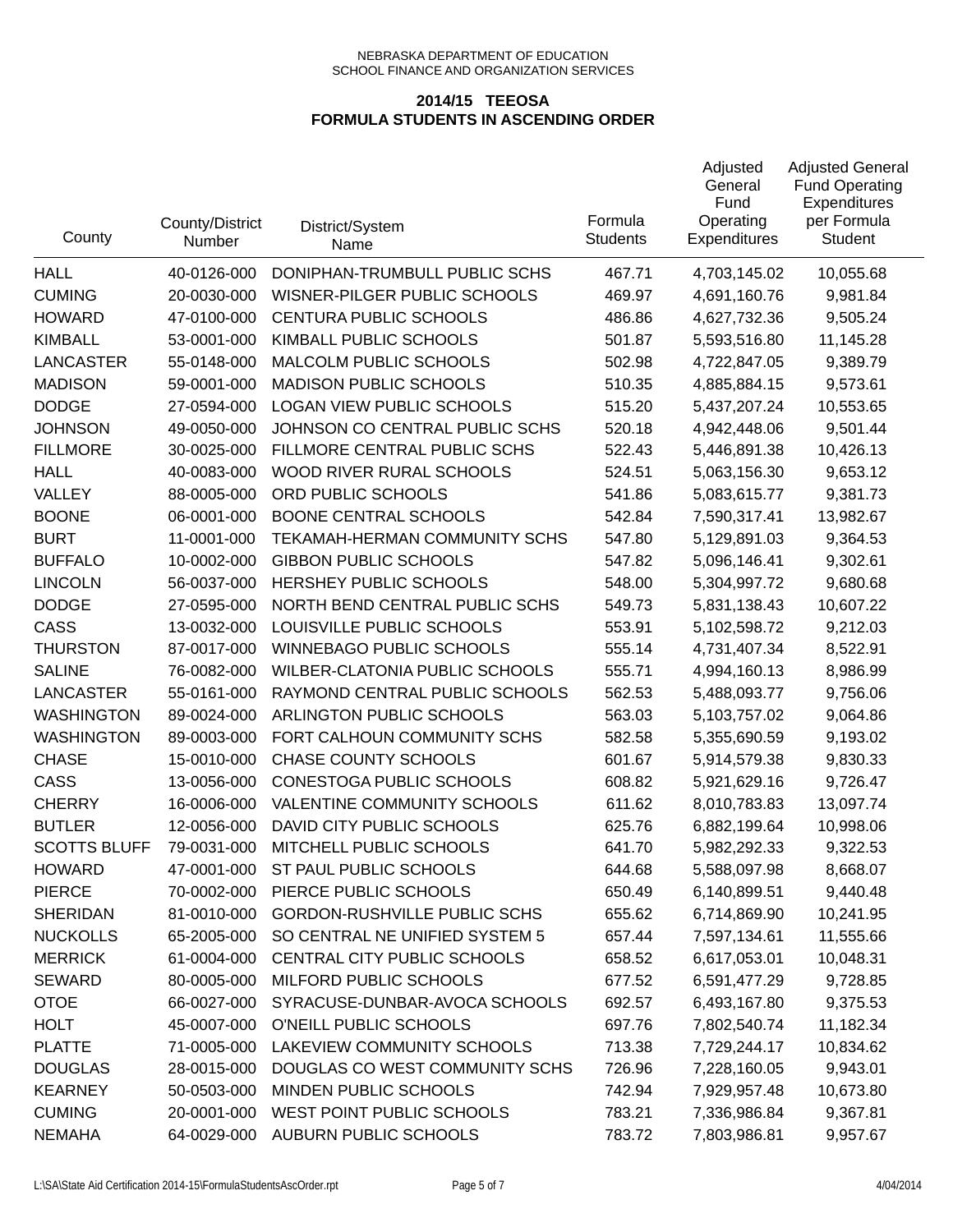| County              | County/District<br>Number | District/System<br>Name            | Formula<br><b>Students</b> | Adjusted<br>General<br>Fund<br>Operating<br>Expenditures | <b>Adjusted General</b><br><b>Fund Operating</b><br>Expenditures<br>per Formula<br>Student |
|---------------------|---------------------------|------------------------------------|----------------------------|----------------------------------------------------------|--------------------------------------------------------------------------------------------|
| <b>RICHARDSON</b>   | 74-0056-000               | <b>FALLS CITY PUBLIC SCHOOLS</b>   | 789.28                     | 7,715,833.50                                             | 9,775.81                                                                                   |
| <b>CUSTER</b>       | 21-0025-000               | <b>BROKEN BOW PUBLIC SCHOOLS</b>   | 811.62                     | 8,035,096.93                                             | 9,900.03                                                                                   |
| <b>ADAMS</b>        | 01-0090-000               | ADAMS CENTRAL PUBLIC SCHOOLS       | 819.57                     | 9,333,435.98                                             | 11,388.18                                                                                  |
| <b>SAUNDERS</b>     | 78-0001-000               | ASHLAND-GREENWOOD PUBLIC SCHS      | 830.28                     | 6,681,096.34                                             | 8,046.76                                                                                   |
| <b>DAWES</b>        | 23-0002-000               | <b>CHADRON PUBLIC SCHOOLS</b>      | 848.48                     | 8,110,089.35                                             | 9,558.39                                                                                   |
| <b>KEITH</b>        | 51-0001-000               | OGALLALA PUBLIC SCHOOLS            | 851.56                     | 8,497,567.82                                             | 9,978.81                                                                                   |
| <b>JEFFERSON</b>    | 48-0008-000               | <b>FAIRBURY PUBLIC SCHOOLS</b>     | 862.63                     | 8,612,013.51                                             | 9,983.40                                                                                   |
| <b>WAYNE</b>        | 90-0017-000               | WAYNE COMMUNITY SCHOOLS            | 867.94                     | 7,552,062.49                                             | 8,701.18                                                                                   |
| <b>DAWSON</b>       | 24-0011-000               | <b>COZAD COMMUNITY SCHOOLS</b>     | 907.03                     | 7,821,593.22                                             | 8,623.33                                                                                   |
| <b>DAWSON</b>       | 24-0020-000               | <b>GOTHENBURG PUBLIC SCHOOLS</b>   | 935.97                     | 7,435,332.87                                             | 7,943.99                                                                                   |
| <b>SAUNDERS</b>     | 78-0039-000               | <b>WAHOO PUBLIC SCHOOLS</b>        | 956.88                     | 7,820,257.17                                             | 8,172.64                                                                                   |
| <b>SARPY</b>        | 77-0046-000               | SPRINGFIELD PLATTEVIEW COMMUNI     | 1,019.18                   | 10,816,594.62                                            | 10,613.01                                                                                  |
| <b>PHELPS</b>       | 69-0044-000               | HOLDREGE PUBLIC SCHOOLS            | 1,092.82                   | 9,588,140.57                                             | 8,773.76                                                                                   |
| <b>HAMILTON</b>     | 41-0504-000               | <b>AURORA PUBLIC SCHOOLS</b>       | 1,183.38                   | 11,281,979.67                                            | 9,533.68                                                                                   |
| <b>YORK</b>         | 93-0012-000               | YORK PUBLIC SCHOOLS                | 1,267.77                   | 10,586,226.83                                            | 8,350.26                                                                                   |
| <b>CHEYENNE</b>     | 17-0001-000               | SIDNEY PUBLIC SCHOOLS              | 1,270.69                   | 11,128,034.17                                            | 8,757.45                                                                                   |
| <b>OTOE</b>         | 66-0111-000               | NEBRASKA CITY PUBLIC SCHOOLS       | 1,330.18                   | 11,668,223.88                                            | 8,771.88                                                                                   |
| <b>SEWARD</b>       | 80-0009-000               | SEWARD PUBLIC SCHOOLS              | 1,378.38                   | 12,226,199.59                                            | 8,869.99                                                                                   |
| <b>RED WILLOW</b>   | 73-0017-000               | MC COOK PUBLIC SCHOOLS             | 1,393.90                   | 11,336,580.85                                            | 8,133.01                                                                                   |
| <b>HALL</b>         | 40-0082-000               | NORTHWEST PUBLIC SCHOOLS           | 1,452.94                   | 10,372,338.70                                            | 7,138.84                                                                                   |
| <b>BOX BUTTE</b>    | 07-0006-000               | ALLIANCE PUBLIC SCHOOLS            | 1,514.16                   | 13,640,067.62                                            | 9,008.35                                                                                   |
| CASS                | 13-0001-000               | PLATTSMOUTH COMMUNITY SCHOOLS      | 1,670.97                   | 13,645,444.21                                            | 8,166.16                                                                                   |
| <b>SALINE</b>       | 76-0002-000               | <b>CRETE PUBLIC SCHOOLS</b>        | 1,675.01                   | 13,520,249.19                                            | 8,071.76                                                                                   |
| <b>COLFAX</b>       | 19-0123-000               | SCHUYLER COMMUNITY SCHOOLS         | 1,742.12                   | 12,942,029.68                                            | 7,428.90                                                                                   |
| <b>DOUGLAS</b>      | 28-0059-000               | BENNINGTON PUBLIC SCHOOLS          | 1,747.79                   | 13,022,823.47                                            | 7,451.04                                                                                   |
| <b>LANCASTER</b>    | 55-0145-000               | <b>WAVERLY SCHOOL DISTRICT 145</b> | 1,863.34                   | 14,609,180.47                                            | 7,840.34                                                                                   |
| <b>GAGE</b>         | 34-0015-000               | BEATRICE PUBLIC SCHOOLS            | 2,003.71                   | 16,960,528.89                                            | 8,464.56                                                                                   |
| <b>SCOTTS BLUFF</b> | 79-0016-000               | <b>GERING PUBLIC SCHOOLS</b>       | 2,073.35                   | 17,166,299.04                                            | 8,279.49                                                                                   |
| <b>LANCASTER</b>    | 55-0160-000               | NORRIS SCHOOL DIST 160             | 2,094.84                   | 15,411,072.70                                            | 7,356.68                                                                                   |
| <b>WASHINGTON</b>   | 89-0001-000               | <b>BLAIR COMMUNITY SCHOOLS</b>     | 2,253.16                   | 18,908,333.83                                            | 8,391.93                                                                                   |
| <b>DAWSON</b>       | 24-0001-000               | LEXINGTON PUBLIC SCHOOLS           | 2,702.35                   | 26,220,267.09                                            | 9,702.76                                                                                   |
| <b>SCOTTS BLUFF</b> | 79-0032-000               | SCOTTSBLUFF PUBLIC SCHOOLS         | 2,994.84                   | 20,989,648.68                                            | 7,008.60                                                                                   |
| <b>DOUGLAS</b>      | 28-0054-000               | RALSTON PUBLIC SCHOOLS             | 2,999.56                   | 24,873,127.22                                            | 8,292.26                                                                                   |
| <b>ADAMS</b>        | 01-0018-000               | HASTINGS PUBLIC SCHOOLS            | 3,485.95                   | 26,032,877.86                                            | 7,467.95                                                                                   |
| <b>SARPY</b>        | 77-0037-000               | <b>GRETNA PUBLIC SCHOOLS</b>       | 3,574.02                   | 26,781,664.69                                            | 7,493.44                                                                                   |
| <b>PLATTE</b>       | 71-0001-000               | <b>COLUMBUS PUBLIC SCHOOLS</b>     | 3,599.35                   | 25,757,748.12                                            | 7,156.22                                                                                   |
| <b>DAKOTA</b>       | 22-0011-000               | SO SIOUX CITY COMMUNITY SCHS       | 3,754.91                   | 28,022,316.79                                            | 7,462.84                                                                                   |
| <b>MADISON</b>      | 59-0002-000               | NORFOLK PUBLIC SCHOOLS             | 4,019.97                   | 28,619,244.05                                            | 7,119.27                                                                                   |
| <b>LINCOLN</b>      | 56-0001-000               | NORTH PLATTE PUBLIC SCHOOLS        | 4,028.93                   | 30, 184, 771.11                                          | 7,492.01                                                                                   |
| <b>DODGE</b>        | 27-0001-000               | FREMONT PUBLIC SCHOOLS             | 4,413.24                   | 32,243,992.03                                            | 7,306.19                                                                                   |